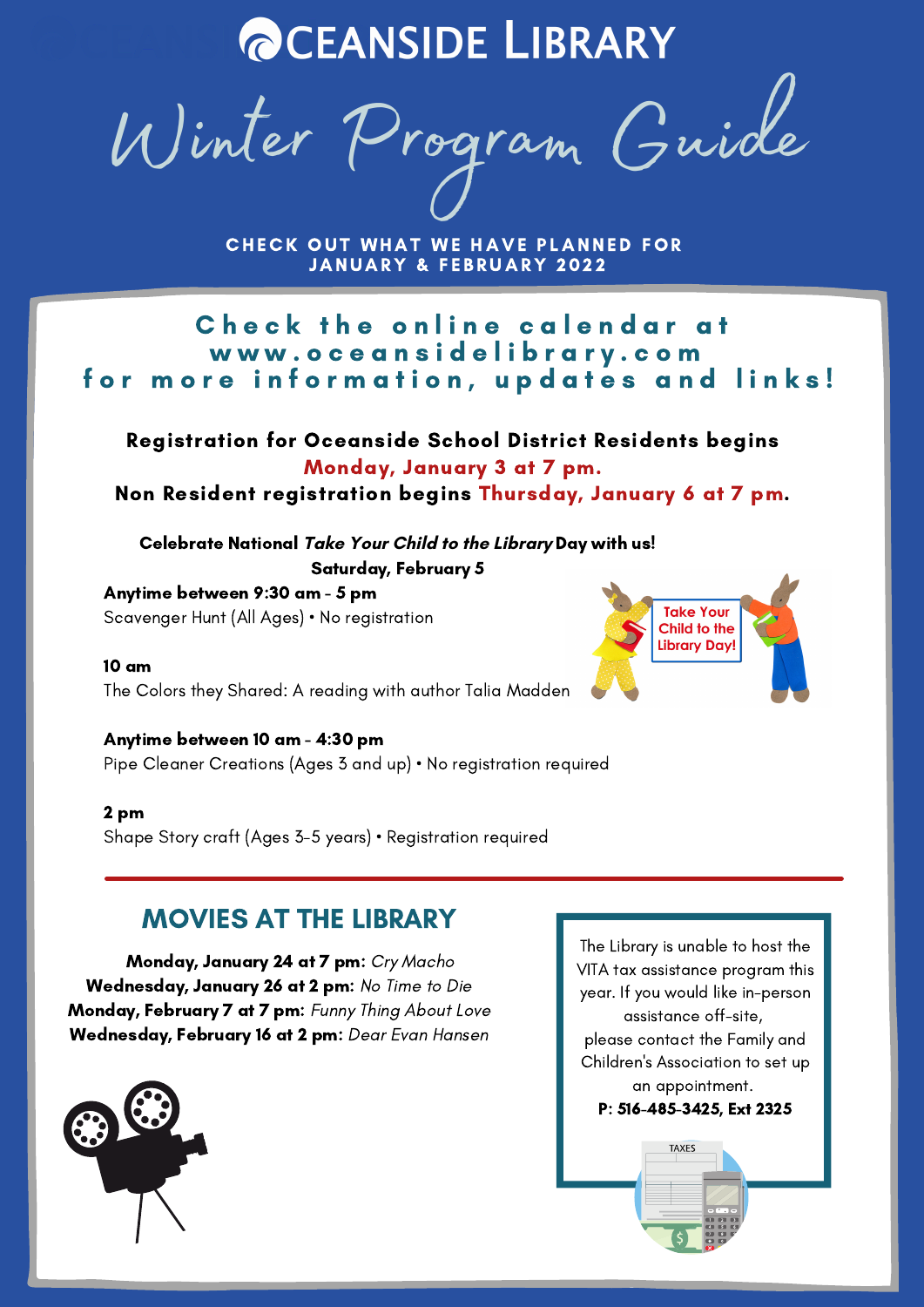Adult Services

CHECK OUR CALENDAR FOR DESCRIPTIONS, LINKS & REGISTRATIONS

## B O O K T A L K S

On the Same Page with Deb and Nay Book Discussion • On Zoom

**Falling** by TJ Newman Wednesday, January 19 at 7:30 pm

**The Unexpected Spy** by Tracy Walder Wednesday, February 16 at 7:30 pm

## **AUTHOR VISITS**

#### Meet our authors virtually on Zoom!

Rebecca Serle Author of **In Five Years** Wednesday, January 26 at 7 pm

Tracy Walder Author of **The Unexpected Spy** Wednesday, February 23 at 7 pm

## INSTRUCTIONAL · TECH

Defensive Driving: In Person with Empire Safety Council Registration Required. Fee: \$30 (cash or checks accepted) Checks must be made out to **Empire Safety Council.** Monday, Tuesday, January 10 & 11 from 6 - 9 pm Saturday, February 19 from 10 am - 4 pm

Intermediate Microsoft Excel: Thursday, February 24 at 6:30 pm • In Person Registration Required

#### Getting Technical: One-on-One Tech Help In Person / Registration Required

•Tuesdays, January 11, February 1 and 15 at 10 am & 11 am •Tuesdays, January 25 & February 8 at 2 pm & 3 pm •Tuesday, February 22 at 6 & 7 pm

#### Genealogy Club • Virtual

- Tuesday, January 18 at 7pm
- Tuesday, February 15 at 7pm (Presenter TBD)

#### **FINANCE**

TOH Tax Grievance Seminar • In Person Tuesday, January 11 at 2 pm Thursday, January 20 at 7 pm

TOH Satellite Tax Collection • In Person Tuesday-Friday, Feb. 1-4 from 10 am - 2 pm

Social Security Planning Workshop Thursday, January 13 at 7 pm • On Zoom

#### S O C I A L

Dungeons & Dragons Club Play • Hybrid Wednesdays, January 5, 19, February 2,16 at 7 pm • Registration Required • Ages 18+

One-time D & D game • In-person Saturday, February 19 at 2 pm Registration required • Ages 16+

Woodcarvers Club • In Person 3rd Tuesday of the Month from 1-4 pm In Person (Beginners Welcome)

Open Canasta & MahJongg • In Person Every Monday from 10-4 \*This program is canceled on January 10\*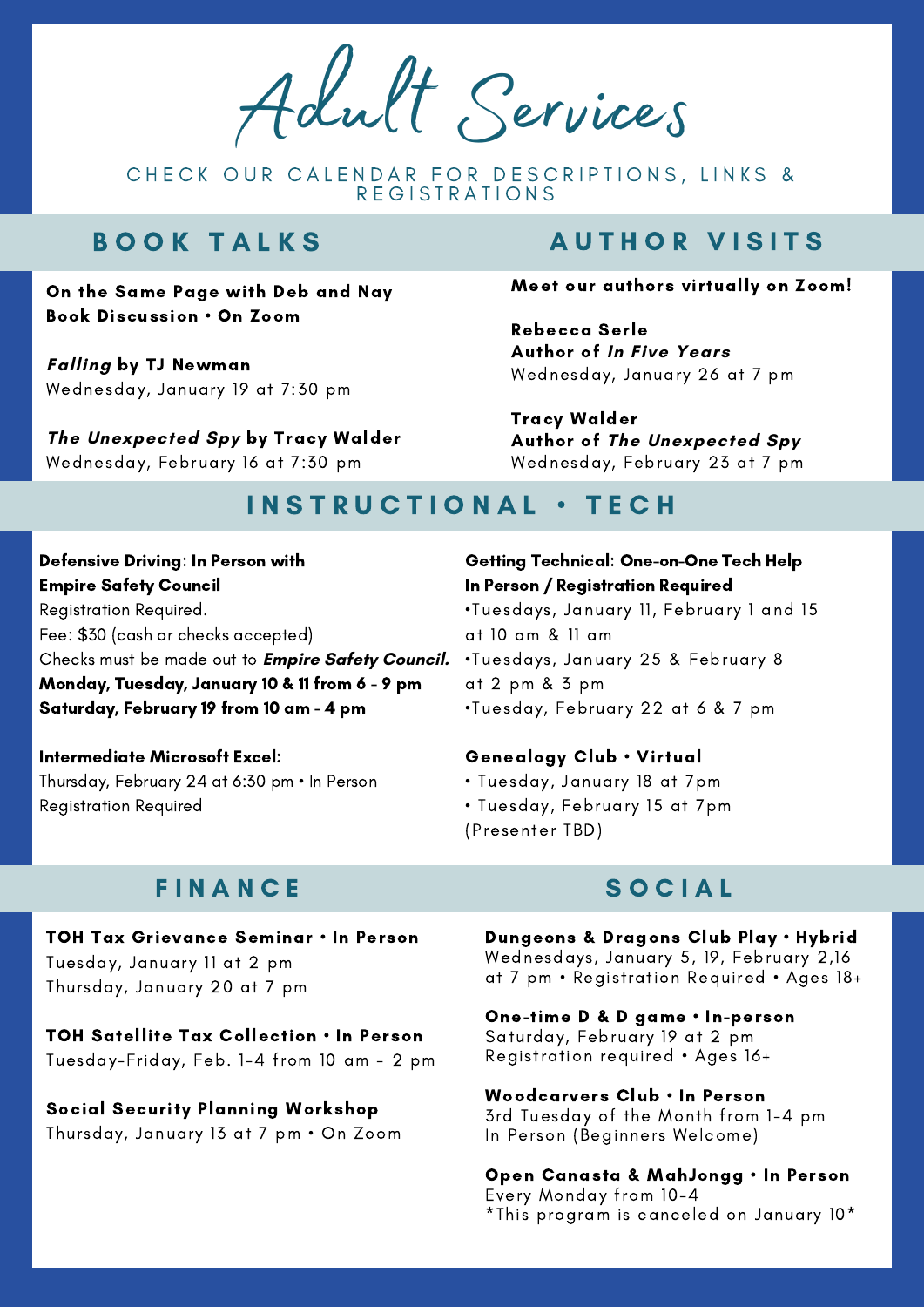Adult Services

CHECK OUR CALENDAR FOR DESCRIPTIONS, LINKS & R E G I S T R A T I O N S

## **LECTURES**

The Golden Age of Television Thursday, January 13 at 2 pm • On Zoom

The Beatles - Rare Clips Thursday, January 27 at 2 pm • In Person

A Tribute to Stephen Sondheim Thursday, February 3 at 2 pm • On Zoom

A History of Love Songs Monday, February 14 at 2 pm • On Zoom

Art Lecture: Romantics to Realists Thursday, February 17 at 2 pm • On Zoom

## POETRY & WRITING

#### Poetry Near & Afar • On Zoom

First & Third Mondays of the Month at 7 pm Featuring poets from near and afar with open mic!

Saturday Open Mics • In Person January 8 & February 26 at 2 pm

Poetry Chat Thursday, February 10 at 7 pm • On Zoom

Creative Writing Classes • In Person Wednesdays, January 19 & February 16 at 7 pm

## HEALTHY OCEANSIDE

Medicare Seminars - 2022 Changes Thursday, January 20 at 11 am • On Zoom

Nutrition Book Club: Wednesday, January 12 at 7 pm • On Zoom Topic: Diet Trends and Eating Healthy Wednesday, February 9 at 7 pm • On Zoom Topic: Heart Healthy Eating & Recipes Registration Required

St. Francis Outreach Bus • Side Lot Thursday, January 13 from 10 am - 2 pm

NY Project Hope Information Table Thursday, January 27 from 2-4 pm

Reiki Workshop Thursday, January 27 at 7 pm • In Person Registration Required

Make it Easier to Eat Healthy! • On Zoom Monday, January 31 at 7 pm • Registration Required

#### **ZOOM EXERCISE CLASSES**

Saturday Yoga

Daytime Monday Meditation January 3, 31, February 28 at 2 pm

Evening Monday Meditation January 24 and February 7 at 7 pm

Jan 8, 22, 29, Feb 5, 12 and 29 at 9:30 am Fridays, Jan 7, 14, 21, 28, Feb 4, 11, 18 at 11 am Chair Yoga

> Zumba Gold Thursdays, January 6, 20, Feb 3, 17 at 10 am

Fit & Fabulous Tuesdays, January 4, 11, 18, 25, Feb 1, 8 at 11am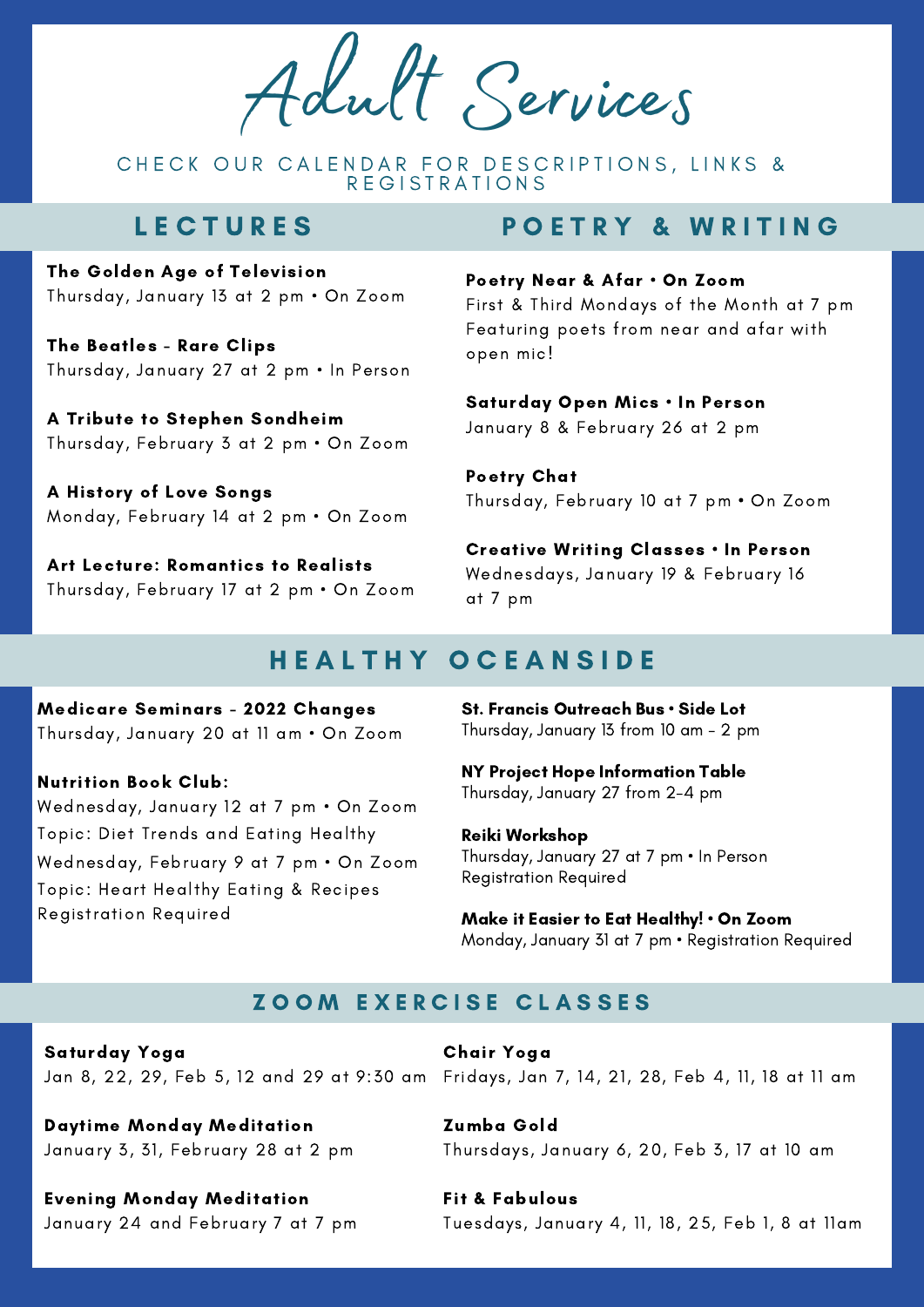Adult Services

CHECK OUR CALENDAR FOR DESCRIPTIONS, LINKS & REGISTRATIONS

## CRAFTS & COOKING SPECIAL NEEDS

#### Registration Required for all Programs

Creative Bug Craft: Learn to Crochet! Thursday, January 20 at 7 pm • Virtual What is Creative Bug? See below!

Etched Glass Valentine Candy Jar Saturday, January 22 at 2 pm • In-person

Paint Night Tuesday, January 25 at 7 pm • In-person

Lunar New Year Celebration: How to Make Traditional Dumplings Tuesday, February 1 at 7 pm • In-person

Craft Night: DIY Self-Care Kit • Virtual Tuesday, February 15 at 7 pm • Fee: \$10

#### Registration Required for all programs

DJ Kevin Dance Party Tuesday, January 18 at 7 pm • In-person

Craft Night Tuesday, February 8 at 7 pm • In-person

Special Needs Yoga • On Zoom Thursdays, Jan. 6 & February 3 at 7 pm

## FREE ONLINE RESOURCES!

Check out these FREE online resources you can access with your Library card. More programs without having to leave your house!



Starting in January, stream thousands of fine art & handcrafting classes, download patterns, templates and recipes, and so much more!

To learn more, register for our program on January 20. A Librarian will help you navigate the website and guide you through a craft.



Unlimited access: Choose what you'd like to learn from our extensive subscription library.

Expert Instructors: Learn from industry experts who are passionate about teaching. On your schedule: Switch between your computer or mobile device. Available now!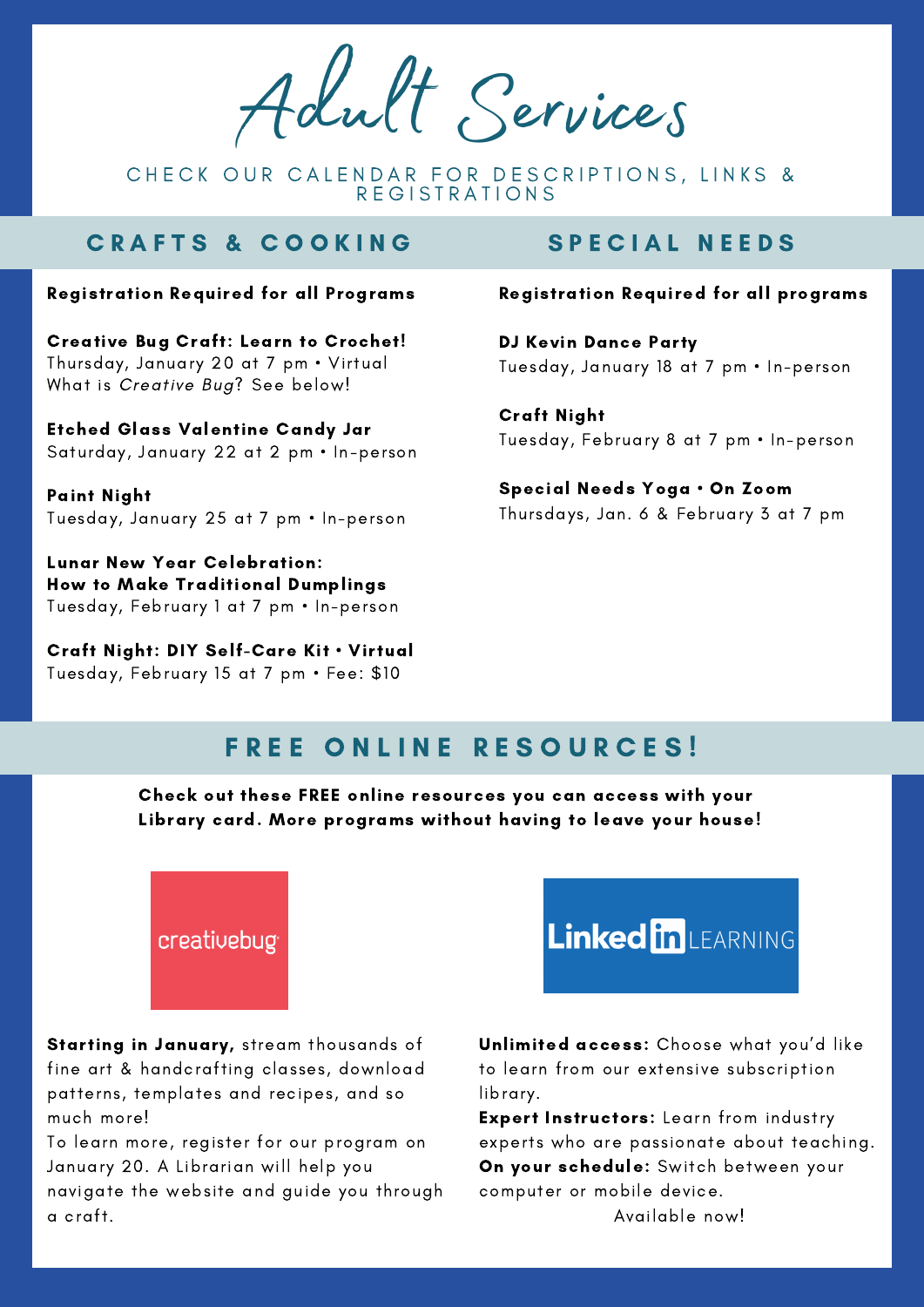Children 's Room

Registration Required for all Programs Children must be the age/grades specified by the first date of each program you register for. For series programs you must register for each session separately.

## EARLY LITERACY

Mother Goose (Ages 18 months - 3 years) Monday, January 10 and February 14 at 10 am

Baby PlayHooray (Ages 6 - 18 months) Tuesdays, January 11, 18, 25 at 10 am Tuesdays, February 8 and 15 at 10 am

Family PlayHooray (Ages 6 months - 4 years) Tuesdays, January 11, 18, 25 at 11 am Tuesdays, February 8 and 15 at 11 am

Time for Tots (Ages 18 months - 5 years) Wednesdays, January 12, 19, 26 at 10 or 11 am Wednesdays, February 9 and 16 at 10 or 11 am

#### PlayHooray (Ages 15 months-4 years)

Thursdays, January 13, 20, 27 at 10 or 11 am Thursdays, February 10 and 17 at 10 or 11 am

#### Intro to Dance (Ages 18-30 months)

Fridays, January 14, 21, 28 at 10 am Fridays, February 11 and 18 at 10 am

Books to Belly (Ages 3-6 years) Thursdays, January 20 and February 17 at 4:30 pm

Polar Bear Storytime (Ages 3-5 years) Monday, January 24 at 10 am

Preschool Storytime (Ages 3-5 years) Tuesday, January 25 and February 15 at 10 am

Baby Belly Time (Ages 1-5 months) Monday, February 7 at 10 am

Snowman Storycraft (Ages 3-5 years) Tuesday, February 22 at 10 am

#### Full STEAM Ahead!

Art of the Scientist (Ages 2 **½** - 5 years) Wednesday, January 12 at 4:30 pm

Full STEAM Ahead: Marshmallow Engineering Challenge (Grades 3-5) Thursday, January 20 at 6 pm

Little STEAMers: National Penguin Day (Ages 3-5 years) Tuesday, January 11 at 4:30 pm

Storybook STEAM: Sharpie Art (Grades K-2) Wednesday, January 19 at 4:30 pm

Spirit of Invention (Grades 1-5) Wednesday, January 19 at 6 pm

Storybook STEAM: Rainbow Science (Grades K-2) Wednesday, February 16 at 4:30 pm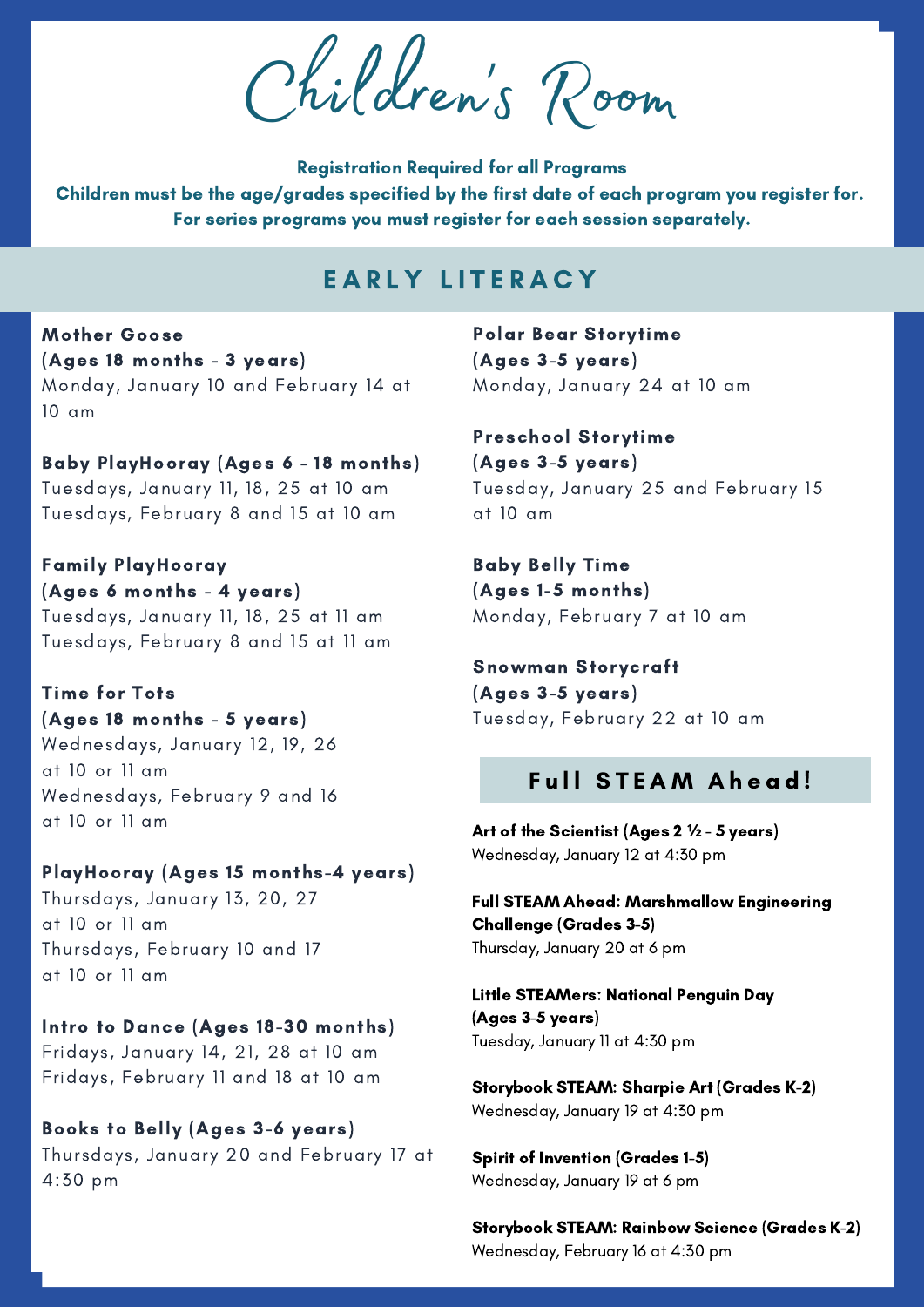Children 's Room Cont.

## **CRAFTS, COOKING, & MORE!**

January Take & Make: Hanging Snowman (Grades K-6) Pick-up Begins Wednesday, January 5

Winter Gingerbread House (Grades K-6) Monday, January 10 or Tuesday, January 11 at 6 pm

Appreciate a Dragon Day (Grades 2-4) Wednesday, January 12 at 6 pm

Winter Ice Skate Craft (Grades K-3) Tuesday, January 18 at 6 pm

Book Club Fun (Grades K-2) Thursday, January 13 and Monday, February 7 at 6 pm

Yoga for Kids (Ages 5-12 years) Fridays, January 21, 28; February 4, 11 at 4 pm

Movable Toy Vehicle (Grades 1-5) Monday, January 24 at 6 pm

Lunar New Year Celebration! (Grades 1-5) Tuesday, January 25 at 6 pm

Inside Out: Understanding Our Feelings and Emotions (Grades 1-5) Wednesday, January 26 and Thursday, January 27 at 6 pm

Snowman Wreath (Grades 1-4) Monday, January 31 at 4:30 pm February Take & Make: Polar Bear Valentine (Grades K-6) Pick-up Begins February 1

Valentines Day Cake Pops (Grades K-3) Wednesday, February 2 at 6 pm

Doodle Journals (Grades 2-6) Thursday, February 3 at 6 pm

Art of the Masters (Ages 2 **½** - 5 years) Thursday, February 10 at 4:30 pm

Tea for Two Valentine's Tea Party (Grades K-2) Saturday, February 12 at 11 am

Valentine's Day Chocolate Extravaganza (Grades K-6) Monday, February 14 at 6 pm

Snowman Charm Bracelet (Grades K-6) Tuesday, February 22 at 2 pm

Bean Mosaic Art (Grades 1-6) Wednesday, February 23 at 2 pm

Snowflake Craft (Grades K-2) Thursday, February 24 at 2 pm

Winter Bingo (Grades K-6) Friday, February 25 at 2 pm

Celebrating Black History Month: Alma Thomas, artist Monday, February 28 at 6 pm

## **INN@VATION LAB**

See Next Page for Tween Tech Programs!